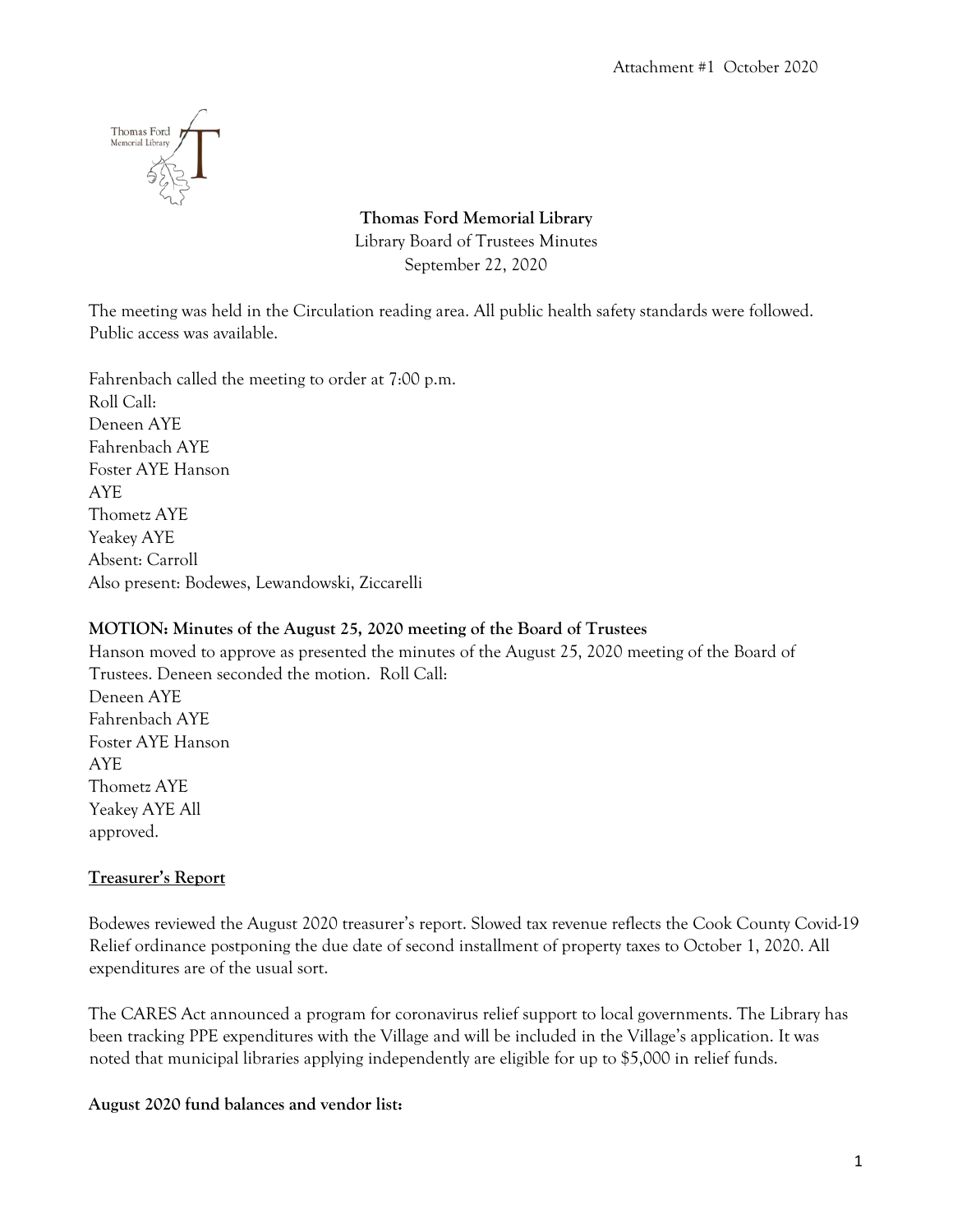Library Operating Fund #920 \$1,006,582.21 Graham Trust Fund #925 \$275,771.16 Building Maintenance Fund #930 \$112,107.98 Building Improvement Fund #935 \$3,767.16 Capital Fund #970 \$107,294.15 Timber Trails Fund #950 \$69,407.82 Debt Retirement Fund #940 \$209,063.62 Vendor List August 2020 \$97,162.58 **MOTION: August treasurer report and vendor list**

Yeakey moved to approve the August 2020 treasurer's report and vendor list. Deneen seconded the motion. Roll Call: Deneen AYE

Fahrenbach AYE Foster AYE Hanson AYE Thometz AYE Yeakey AYE All approved.

# **Librarian's Report**

- **Teen/Tween Services presentation**. Gianna Ziccarelli, Teen librarian, discussed teen/tween services. All programming at this time is virtual or grab and go. The first meeting of the Teen Board was held on September 20 led by Teen Liaison and LT student Genesis Magpayo. YouTube channel video demonstrations on food, crafting, tech tools, and take and make crafts have been very popular. The new Book Box Book Club has 22 participants since launching this week. The Board shared Gianna's excitement for the happenings in the Teen/Tween Department.
- **FY21 Budget** process and timeline is discussed later on the agenda. Draft #1 of the budget will be reviewed at the October Board Meeting.
- **Library Card Sign Up Month**. September is National Library Card Sign Up Month. About 100 cards have issued so far this year. Additionally, 68 residents signed up for online-only cards during the closure, an option offered for the first time this year. Currently, 55% of village residents have a library card.
- **Staff Updates**. The Library is pleased to welcome three new staff members. Desi Alvarez and Victoria Salvato joined the Youth Services department as dedicated YS pages, and Ari Jameel joined as Circulation Clerk. Best wishes to our student staff who have departed for their college adventures.
- **Statistics and Departmental Reports** were presented.

**Visitors/Public Comment**: There were no visitors or public comment. **Communications**: None.

# **Committees**:

# **Finance**

**FY21 Budget.** A meeting of the Finance Committee was called for October 27 immediately preceding the regular Board meeting for the purpose of budget planning. Bodewes reviewed the budget process and timeline. Draft #1 of the FY21 budget will be reviewed at the October Board Meeting. The final budget will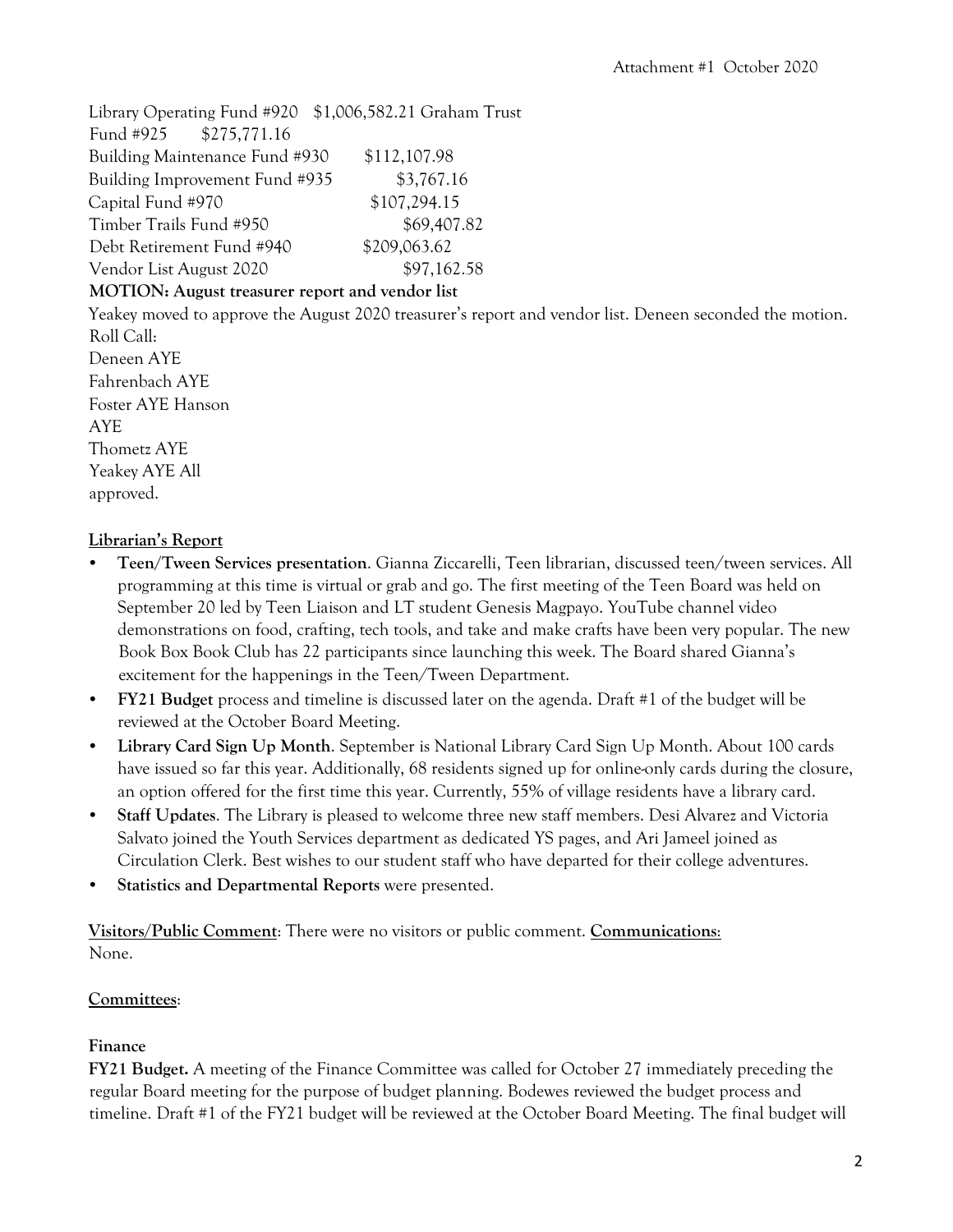be presented for approval at the combined November/December meeting. The approved budget will be presented to the Village Board at the Village Board meeting in December.

## **Building and Grounds**: Yeakey

- The replacement of the pendant light fixtures installed during the 2019 renovation is pending. SMC Construction Management is working with the manufacturer. The replacement of the 26 fixtures is at no cost to the Library.
- Proposals are being reviewed for cellular phone signal booster and Wifi service extenders. The cell phone booster will provide dependable cellular service in the Library's lower level. Wifi service will extend outside the building along Chestnut Street for the convenience of patrons. The work will be completed in 2020.
- A capital reserve 5-10 year schedule for a new roof and HVAC system will be developed in 2021.

## **Foundation Report**

Hanson reported on the September 19meeting. The Foundation voted to approve the donation of 75 chairs for the Program Room. The Board expressed appreciation to the Foundation for its generous gift which will delight Library patrons. The 2020 appeal will begin mid-October. Hanson recognized Lewandowski for her support of the appeal – past and present.

### **Old Business**

### **Staff Recognition and Professional Development**

Bodewes followed up on the Board's staff appreciation suggestion. The Board expressed strong support for all staff efforts during the unprecedented, uncertain and ever changing time. In the absence this year of staff inservice and appreciation programs and in recognition of the excellent work done under challenging conditions, gift cards will be presented to each staff member. Professional development continues without inperson conferences and meetings by participation in virtual classes (ie, mental health, design and technical skills), and with professional organization memberships.

### **Limited Service Update**

Library services continue smoothly. Changes to service will be considered on a monthly basis based on directions from government/health department, traffic flow, and patron feedback.

### **New Business**

### **Social Media Policy Review**

Bodewes presented for review the Social Media Policy (TFML Policy No. 27). After discussion it was requested that the attorney review the policy for possible updates since its 2016 creation. The policy will be submitted for approval at the October meeting.

There being no other business, Yeakey moved to adjourn at 7:55 p.m. Yeakey seconded the motion. **The next regular meeting of the Board of Trustees will be held on Tuesday, October 27, 2020.**